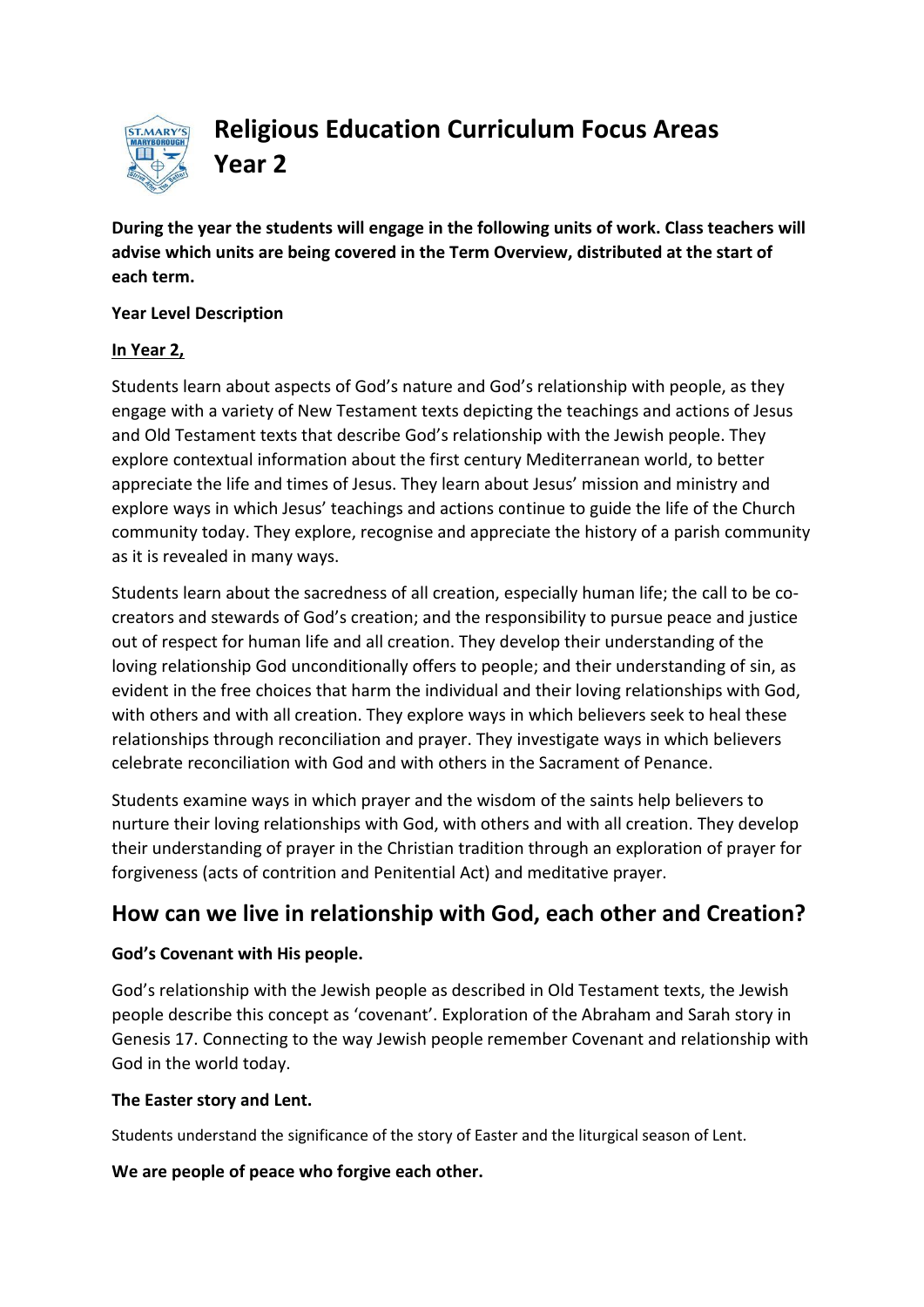Loving relationships with God, others and creation. Recognise choices that harm loving relationships and investigate ways believers seek to heal relationships through reconciliation. Sacrament of Penance as celebrated in the Church, act of contrition and Penitential act.

## **The life and actions of Jesus reveal god's nature.**

The students will identify the teachings and actions of Jesus in New Testament texts and how the mission and ministry of Jesus brings about the Kingdom of God. By comparing different texts and understanding the three worlds of the texts they will explore the life and times of Jesus. They will make connections to the way people live in the Church community today.

## **We are called to be Creators who love and live like Jesus.**

People are called to be co-creators and stewards of God's creation. Through the messages of the Creation stories we can understand the idea of covenant as relationship with God, with each other, and creation. We can then pursue peace and justice out of respect for human life and all creation.

## **Jesus shows us how to live and love today.**

Students understand some teachings and actions of Jesus in the New Testament and how these show us who God is. They will make connections with who God is and how we should live our lives today.

## **Advent**

Introduce the students to the Liturgical Season of Advent and how this leads into the birth of Jesus.

## **Achievement Standard**

## **By the end of Year 2,**

Students analyse some teachings and actions of Jesus depicted in [New Testament](http://www.rec.bne.catholic.edu.au/Pages/Religious-Education.aspx) texts that reveal aspects of God's nature. They discuss their ideas about God's relationship with the Jewish people as described in som[e Old Testament](http://www.rec.bne.catholic.edu.au/Pages/Religious-Education.aspx) stories. Students pose questions about the life and times of Jesus and use sources provided to answer these questions. They make connections between Jesus' teachings and actions and the way members of the Church community live today.

Students recognise the sacredness of God and all creation, especially human life. They identify ways in which human beings respond to the call to be co-creators and stewards of God's creation. Drawing on their own experiences, they suggest ways to pursue peace and justice out of respect for human life and all creation. They recognise choices that harm an individual and their loving relationships with God, with others and with all creation. They explain ways in which believers seek to heal these relationships through reconciliation and how they celebrate reconciliation in the Sacrament of Penance. They recognise that prayer and the [wisdom](http://www.rec.bne.catholic.edu.au/Pages/Religious-Education.aspx) of the saints help the believer to nurture their relationship with God, with